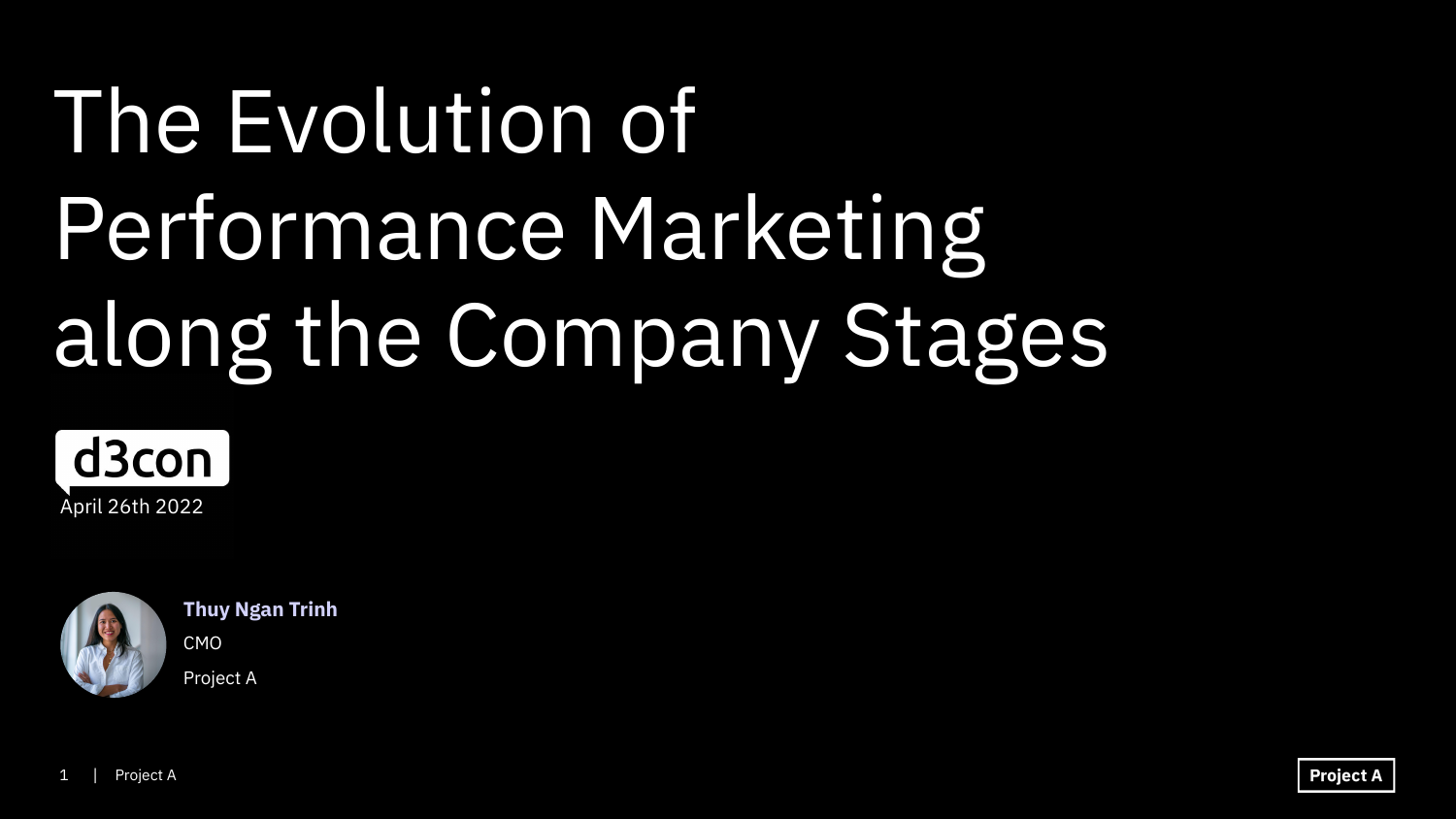Agenda 01 Fundamentals 02 Tracking & Reporting 03 Marketing Intelligence 04 Marketing Automation 05 Brand Intelligence 06 Advanced Testing 07 What's next?

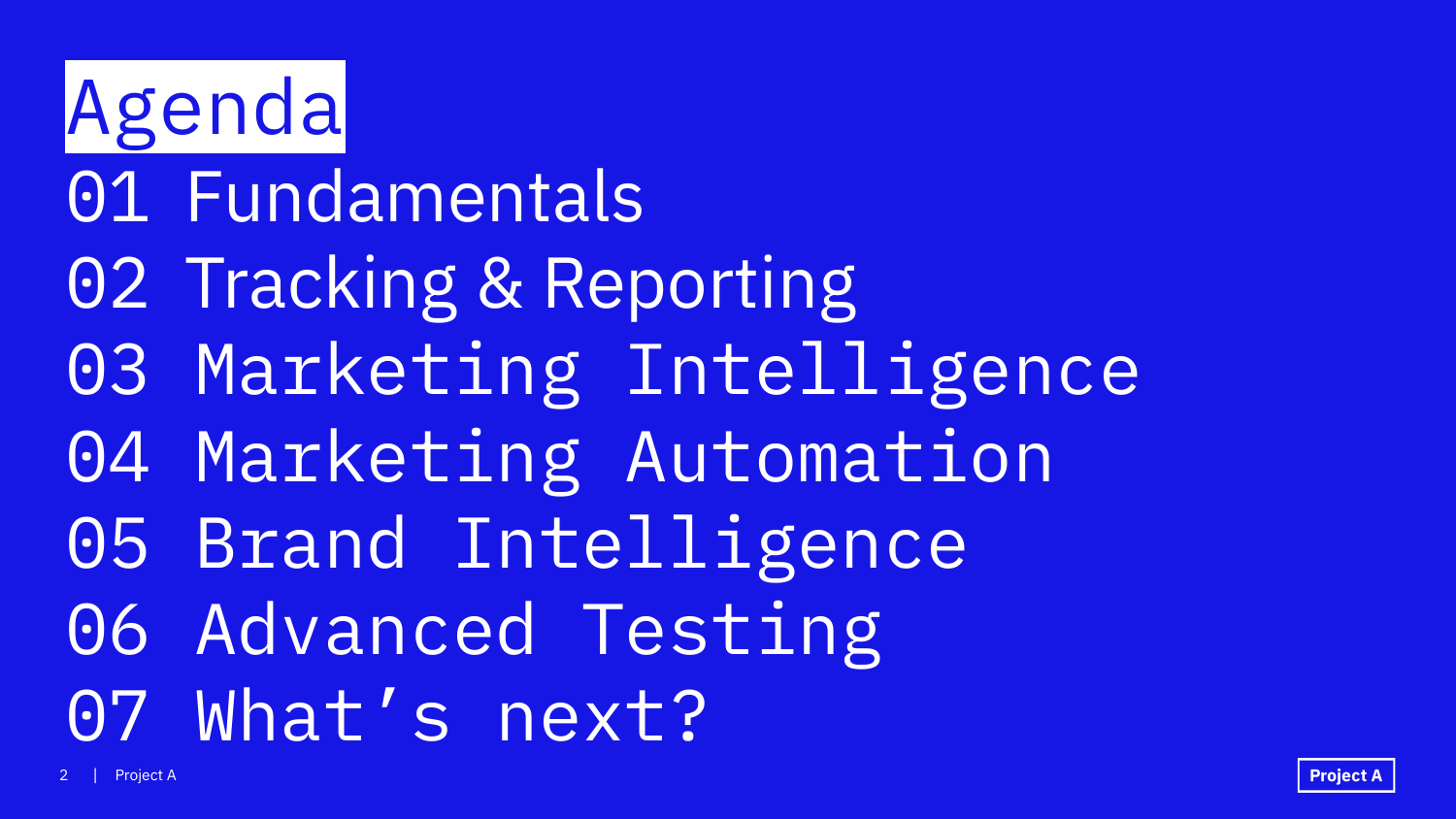

Scaling to the upper-funnel with efficiency (ATL)

**Goal:** Scale to upper funnel with stable CAC

#### **Brand Intelligence**

 $XXXX$ 

Understanding incrementality and decreasing CAC

**Goal:** Maintain scale and take out cost

**Project A** 

#### **Advanced Testing**

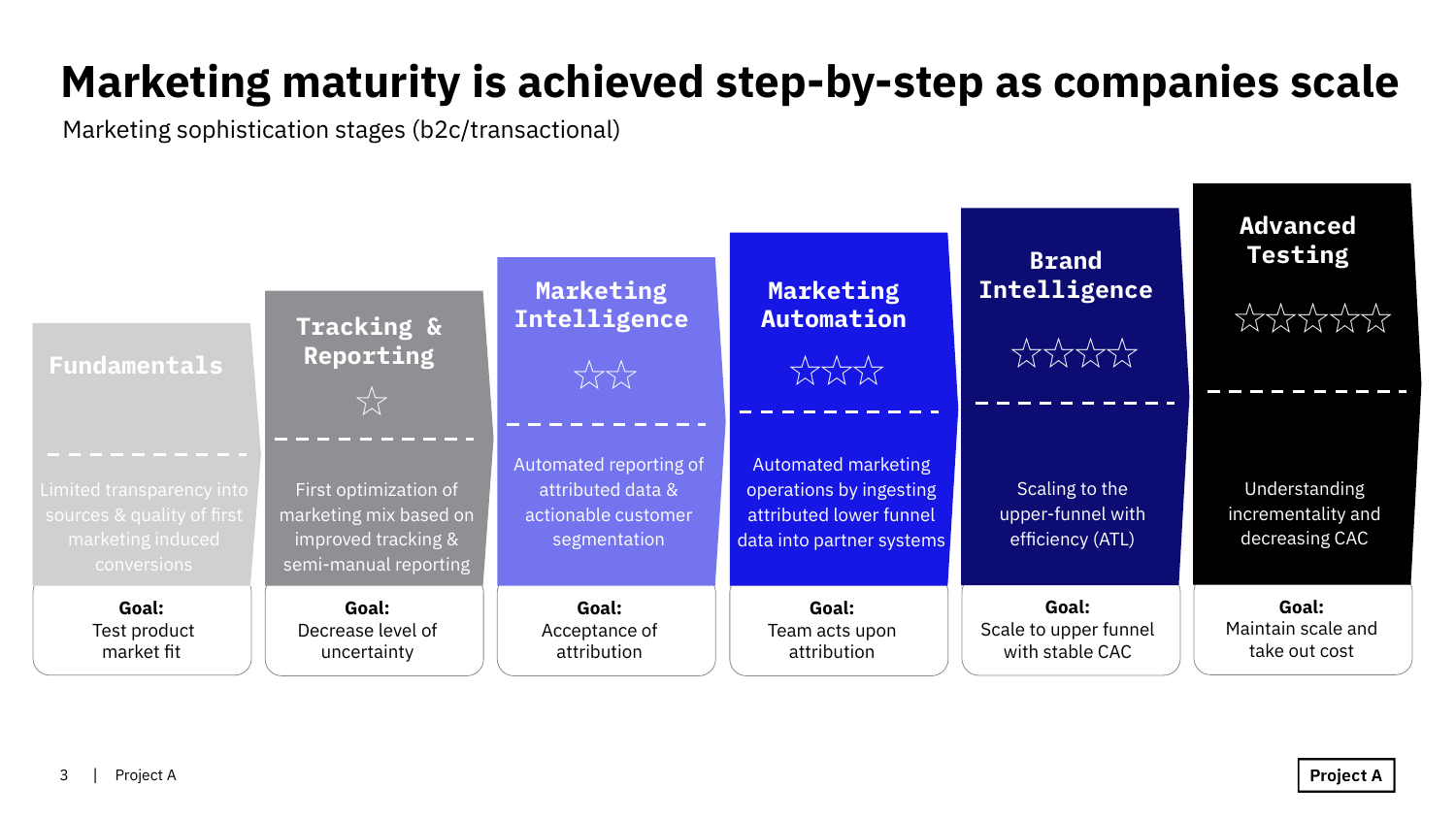**Goal:** Scale to upper funnel with stable CAC



#### **Brand Intelligence**

**Goal:** Maintain scale and take out cost

#### **Advanced Testing**

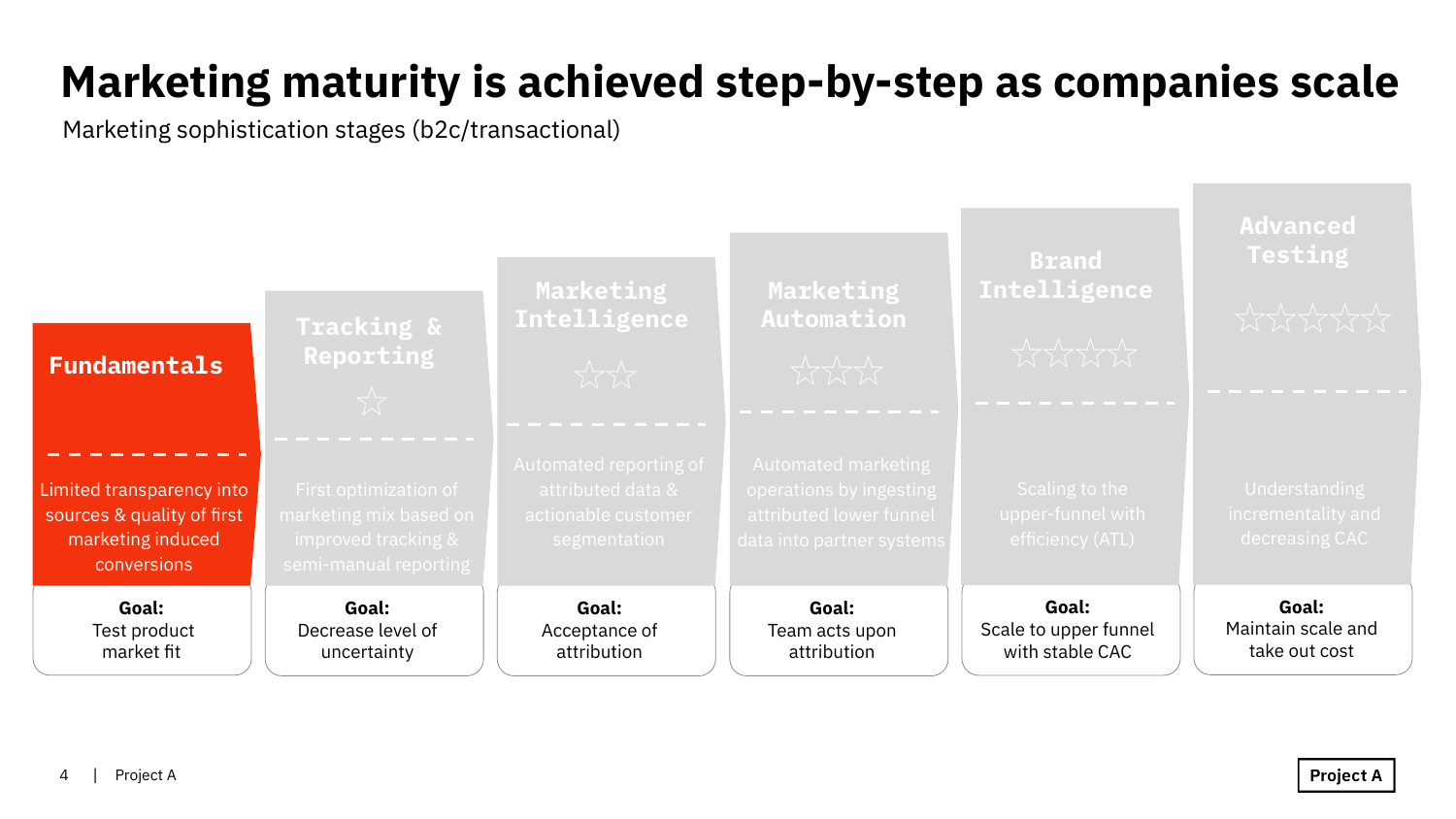#### **Customer Acquisition**

- $\rightarrow$  Running first 1-2 channel activities
	- Paid Search to test if there is already demand for your product
	- Paid Social to test if demand can be created for your product
- $\rightarrow$  Directing traffic mostly to website and app stores
- $\rightarrow$  Evaluation of initiatives mostly based on partner data
- $\rightarrow$  Leading metrics supposed to gauge interest: Impressions, clicks & conversions

## **Product-market-fit increasingly tested with Paid Social**

#### Stage 1: Fundamentals

#### **Analytics**

- $\rightarrow$  Partner pixels set up for conversion tracking
- $\rightarrow$  Basic Google Analytics setup for web tracking
- $\rightarrow$  App tracking (via MMPs) implemented
- $\rightarrow$  Basic native integrations between tools and partners
- $\rightarrow$  Ad-hoc manual reporting of marketing performance

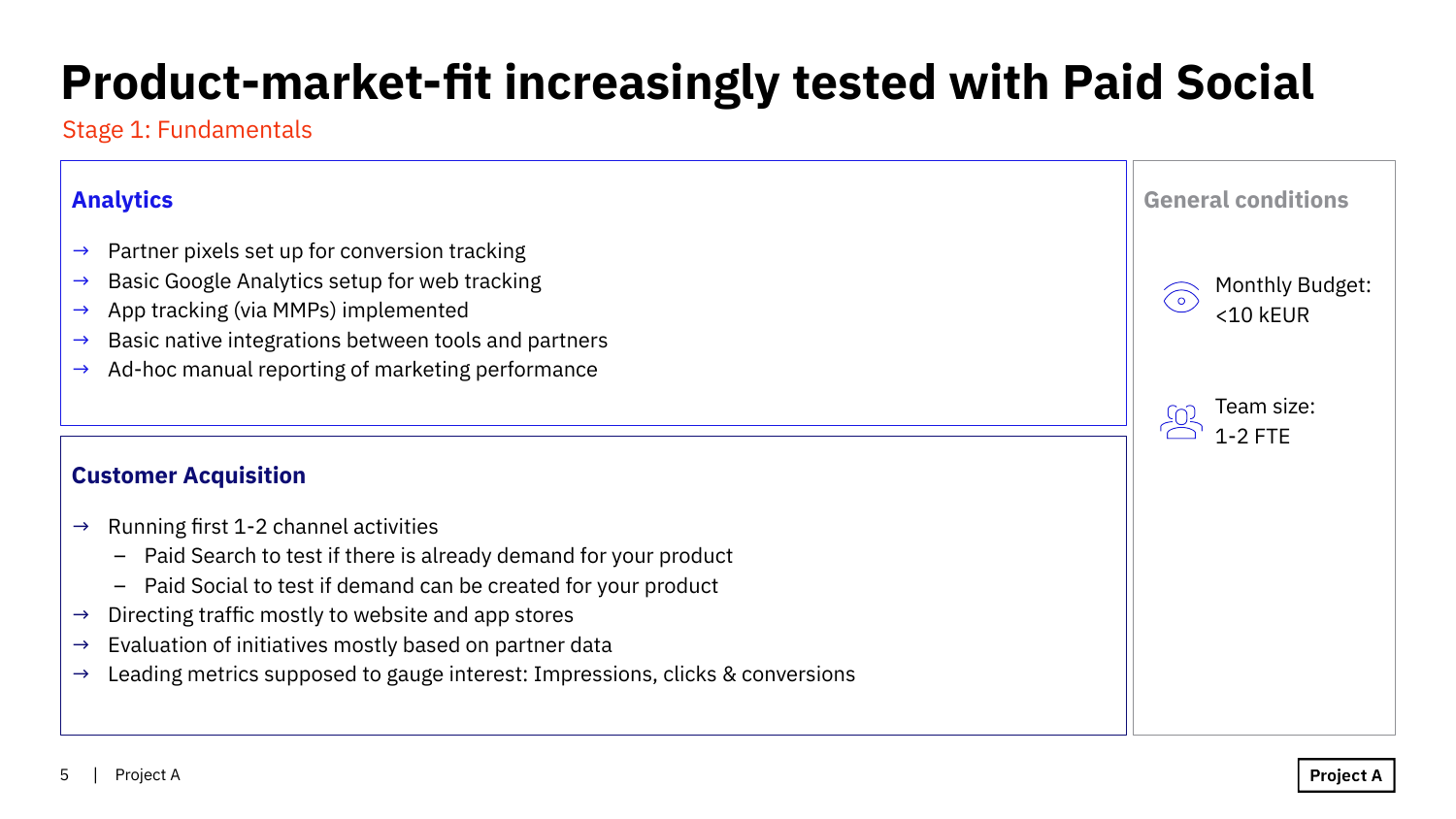**Goal:** Scale to upper funnel with stable CAC



#### **Brand Intelligence**

**Goal:** Maintain scale and take out cost

#### **Advanced Testing**

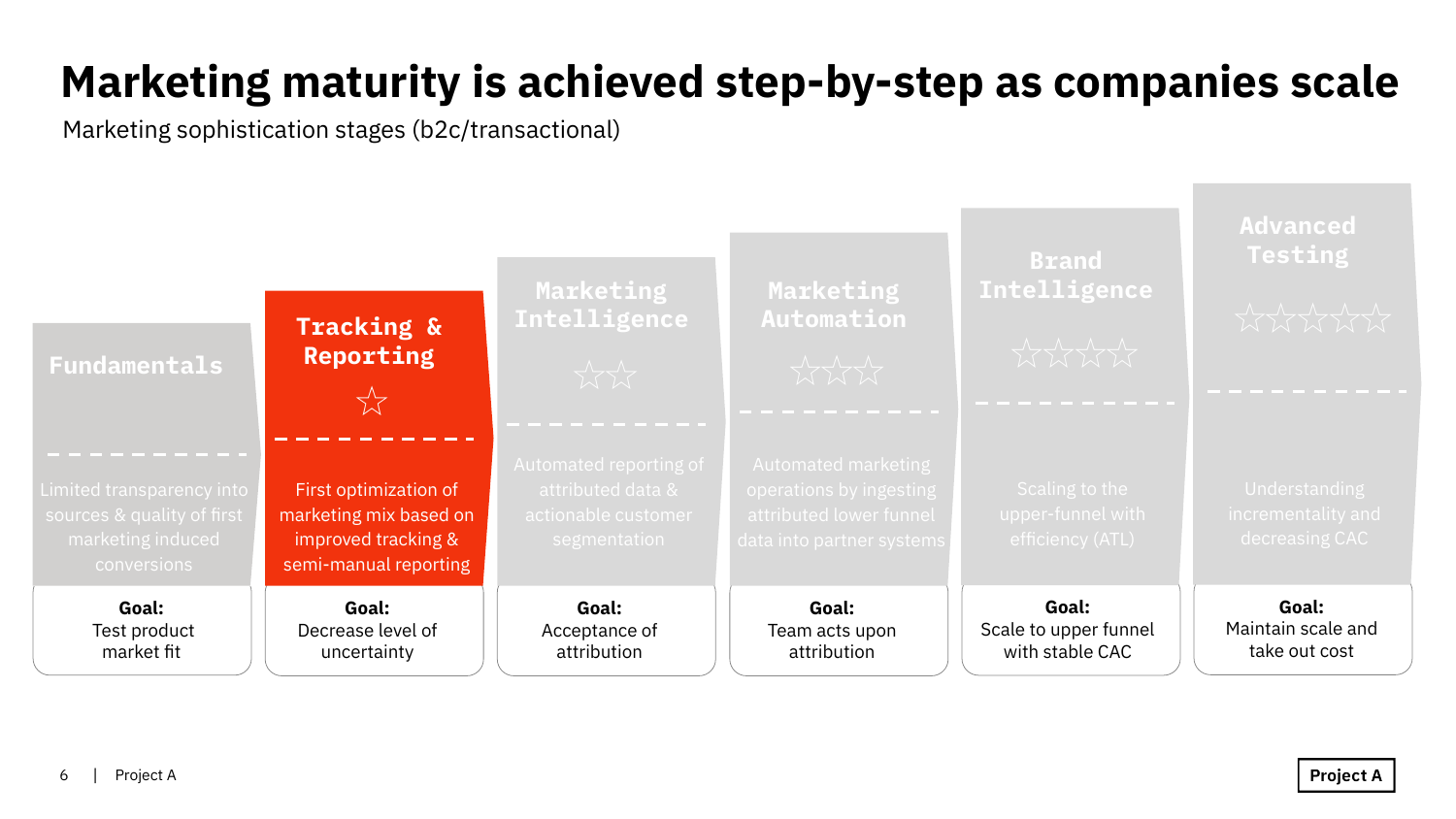

Project A

## **1st attribution vital with more than three active channels**

Stage 2: Tracking & Reporting

#### **Analytics**

- $\rightarrow$  Introduction of custom channel grouping in performance marketing
- $\rightarrow$  Basic tracking setup: consent management, tracking guidelines, Tag Manager
- → Native attribution (Google Analytics, Adjust) for budget allocation & target calculation
- $\rightarrow$  Semi-automated reporting on costs & partner conversions

- $\rightarrow$  Increase in marketing mix complexity and diversification
	- Affiliate
	- Display
	- Basic SEO
- $\rightarrow$  Definition of conversions & micro-conversions
- $\rightarrow$  Campaign naming convention established
- $\rightarrow$  Dedicated resources for creative asset creation
- $\rightarrow$  Customer journey testing with different LPs/conversion paths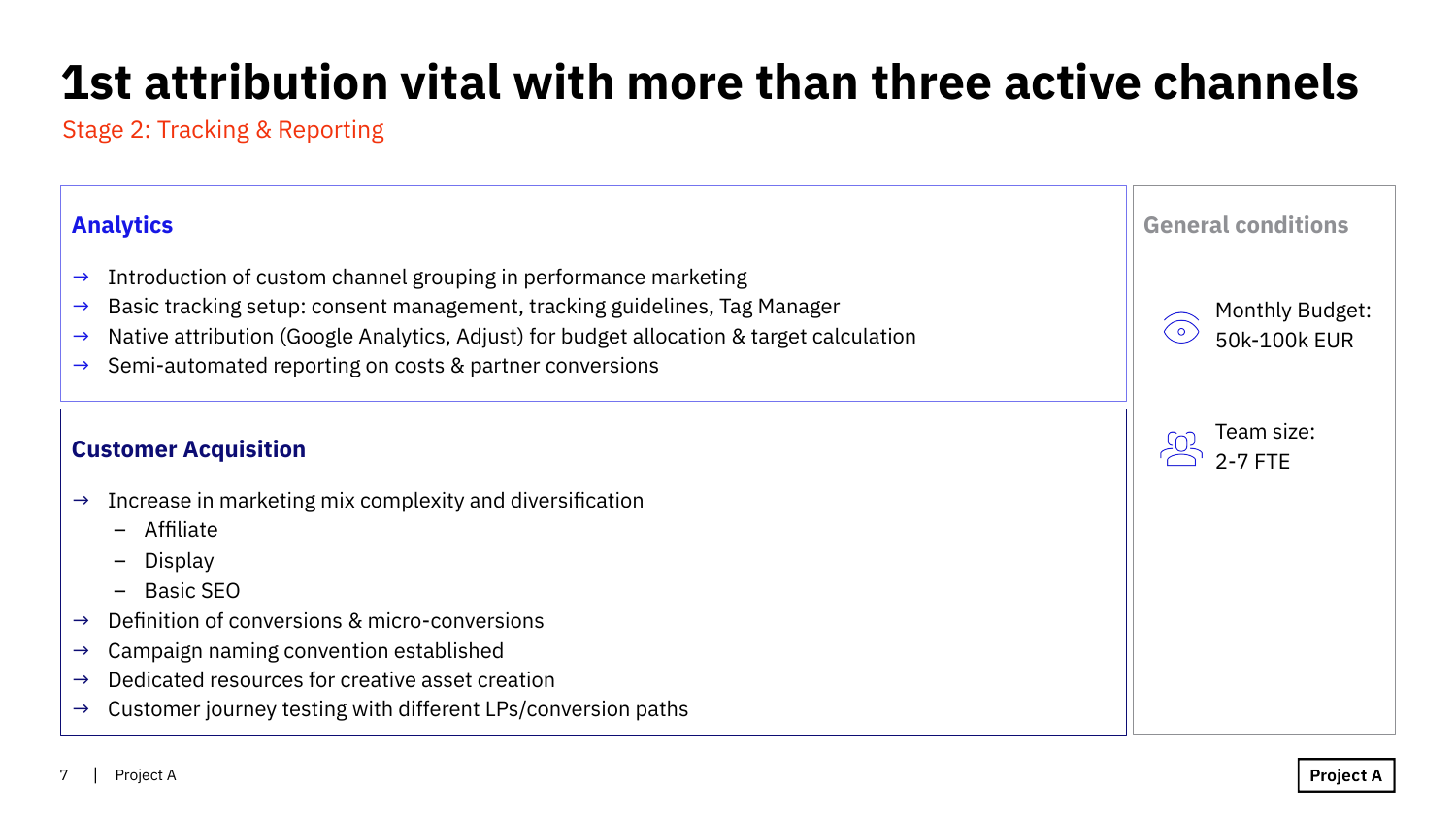**Goal:** Scale to upper funnel with stable CAC

#### **Brand Intelligence**

**Goal:** Maintain scale and take out cost



#### **Advanced Testing**

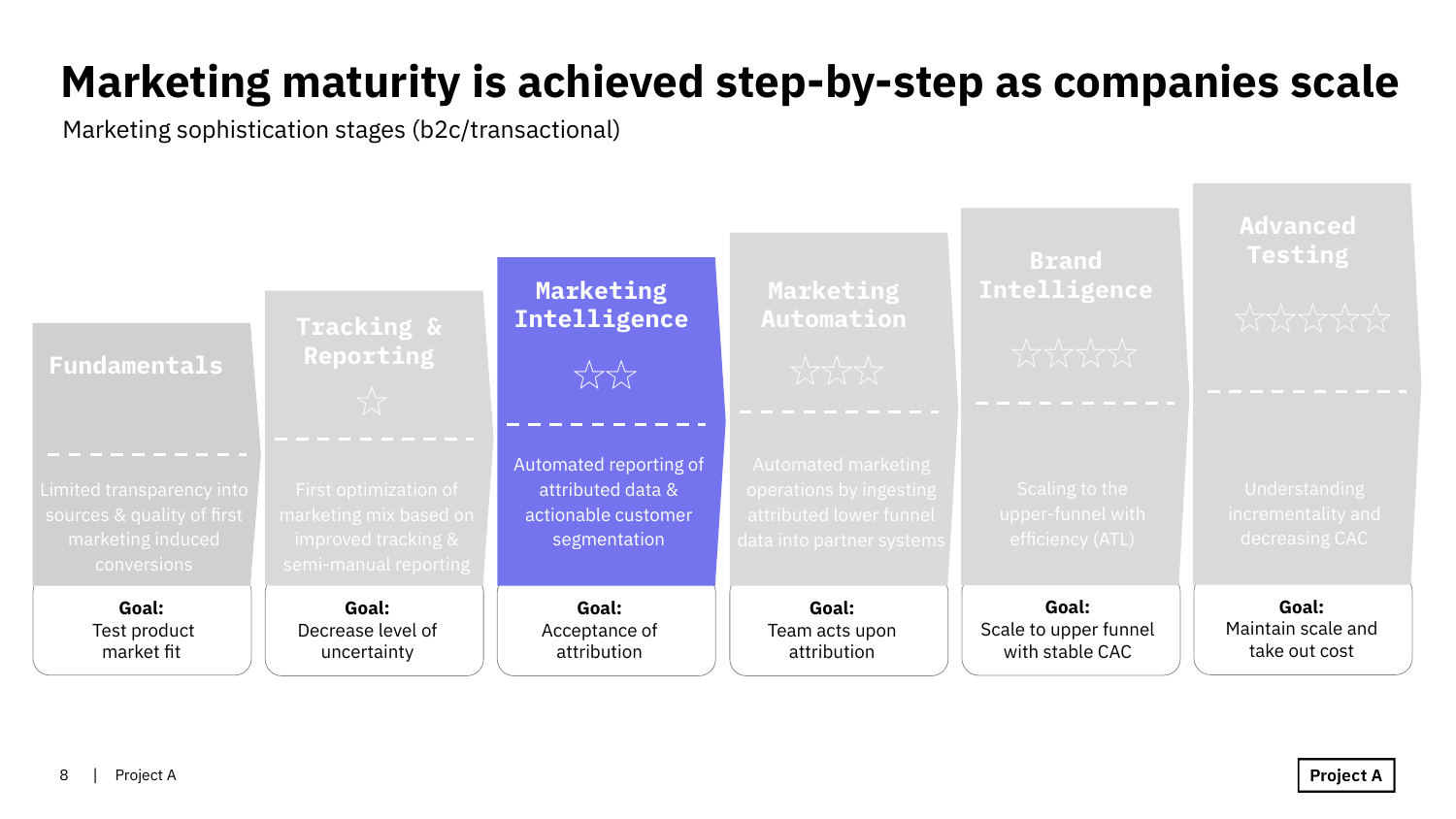### **Customer Acquisition**

- $\rightarrow$  Manual campaign budgeting based on attributed data for lower funnel
- $\rightarrow$  Growth initiatives evaluated alongside main channels (e.g. Snapchat, TikTok, WeQ)
- $\rightarrow$  First sophisticated A/B tests within the channels
	- Creative testing concepts
	- Targetings
- SEO: wider content-portal

## **Multi-touch-attribution to steer performance marketing**

### Stage 3: Marketing Intelligence



**Project A** 

### **Analytics**

- $\rightarrow$  First multi-touch attribution developed & QA'ed based on own data warehouse
- $\rightarrow$  Automated central reporting based on attribution, used by performance marketing
- $\rightarrow$  Increased tracking coverage
	- Cookie consent management improved
	- Server-side tracking implemented to mitigate impact of ad-blocking
	- Exit poll implemented & start collecting data
- $\rightarrow$  Dedicated Marketing Analysts deal with marketing requests
- $\rightarrow$  Defined tracking ownership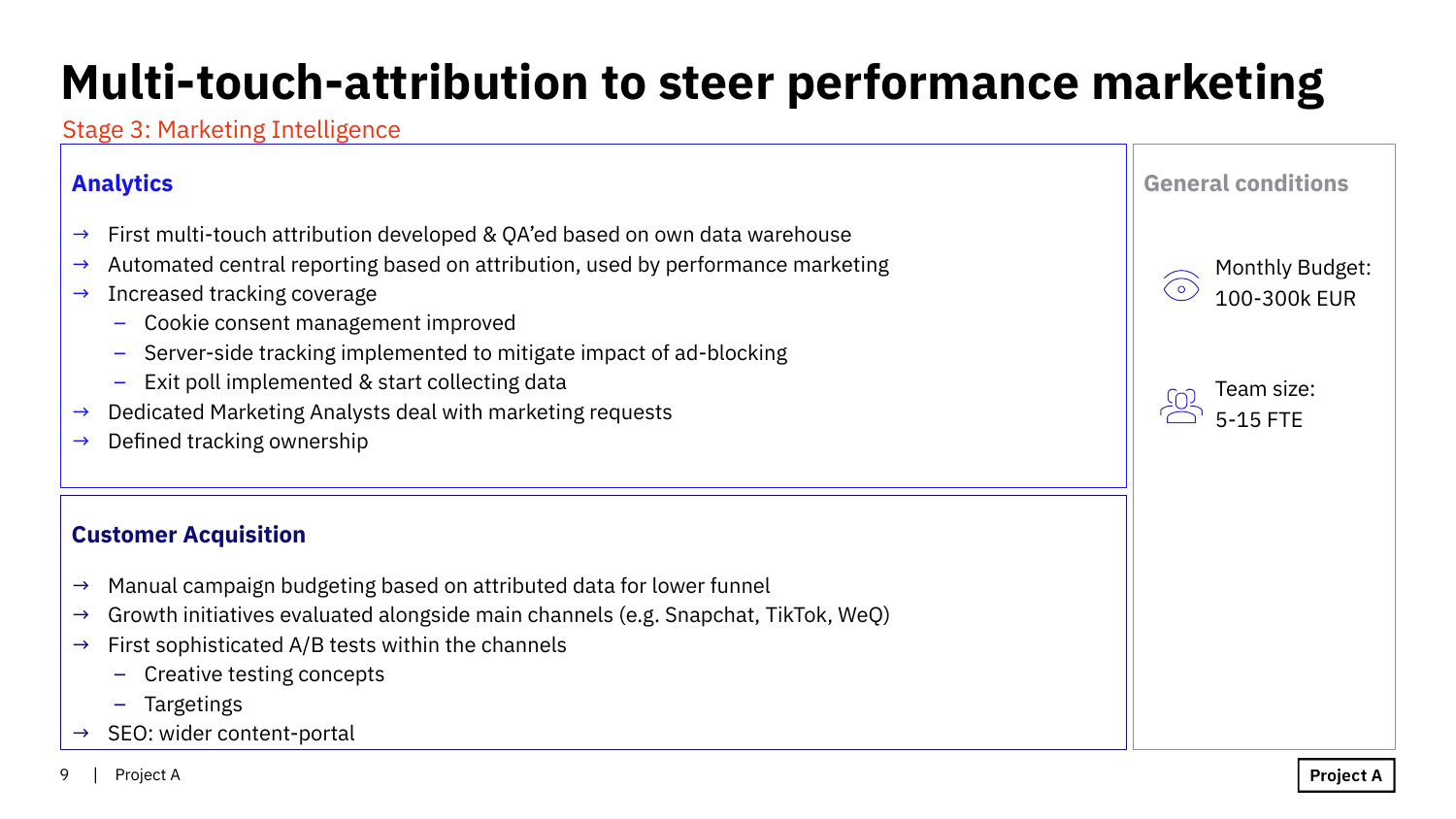

**Goal:** Scale to upper funnel with stable CAC

#### **Brand Intelligence**

**Goal:** Maintain scale and take out cost

#### **Advanced Testing**

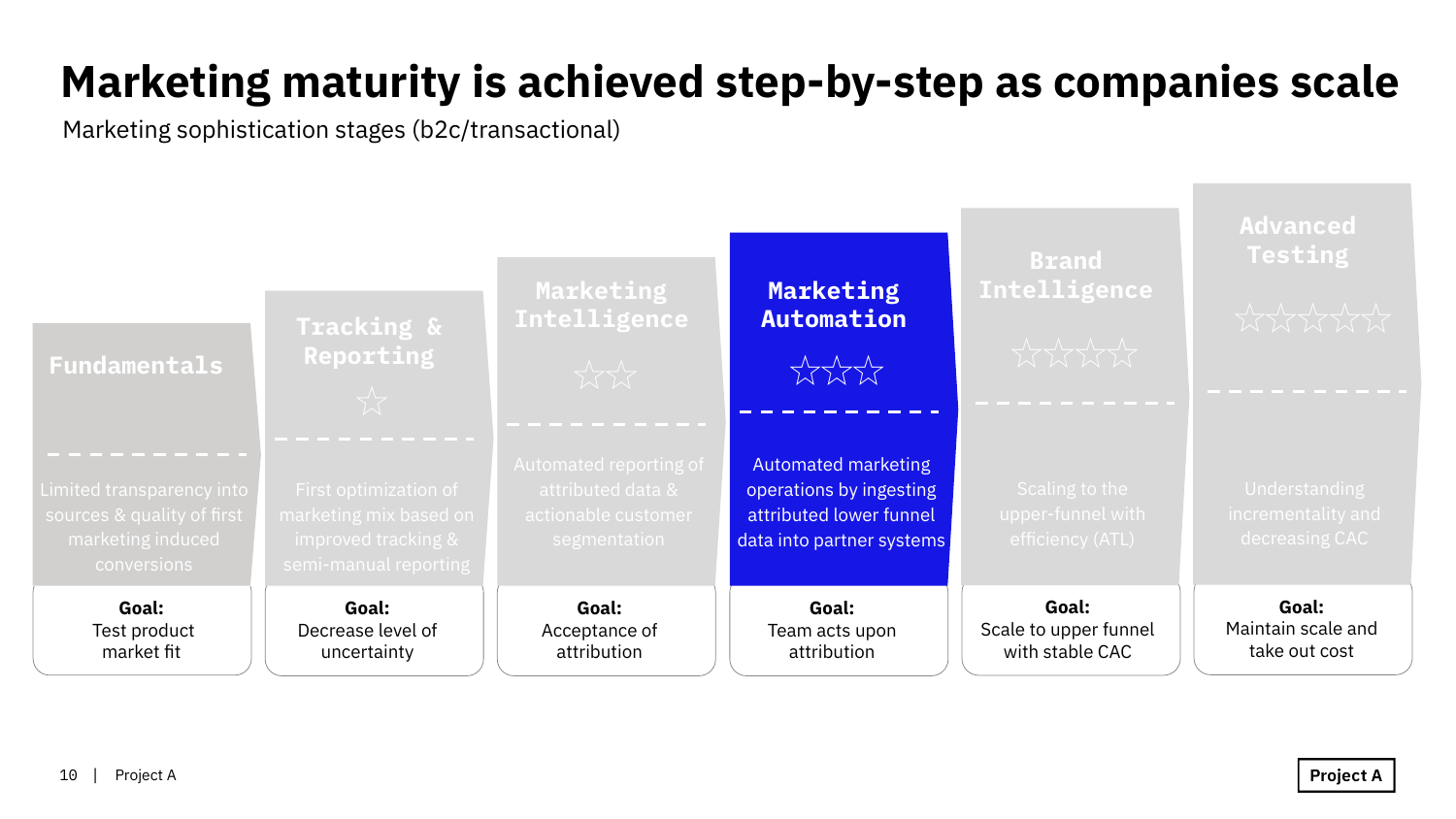### **Automation for setup & optimization with attributed data**

#### **Customer Acquisition**

- $\rightarrow$  Automated creation of campaigns e.g. via feeds
- $\rightarrow$  Automated campaign budgeting based on attributed data for lower funnel (integration of bidding tools if partner delivery systems cannot handle attributed data, e.g. Brax, Smartly etc.)
- $\rightarrow$  Creative testing framework in place
- $\rightarrow$  Strategy and tooling for dedicated SEO page builder roll-out

Stage 4: Marketing Automation

#### **Analytics**

- $\rightarrow$  DWH established as single source-of-truth for reporting
- $\rightarrow$  Customer lifetime value (LTV) analysis and prediction
- $\rightarrow$  Feeding back attributed conversions into partner systems
- $\rightarrow$  Dedicated MarTech resources onboarded to take over marketing automation responsibilities

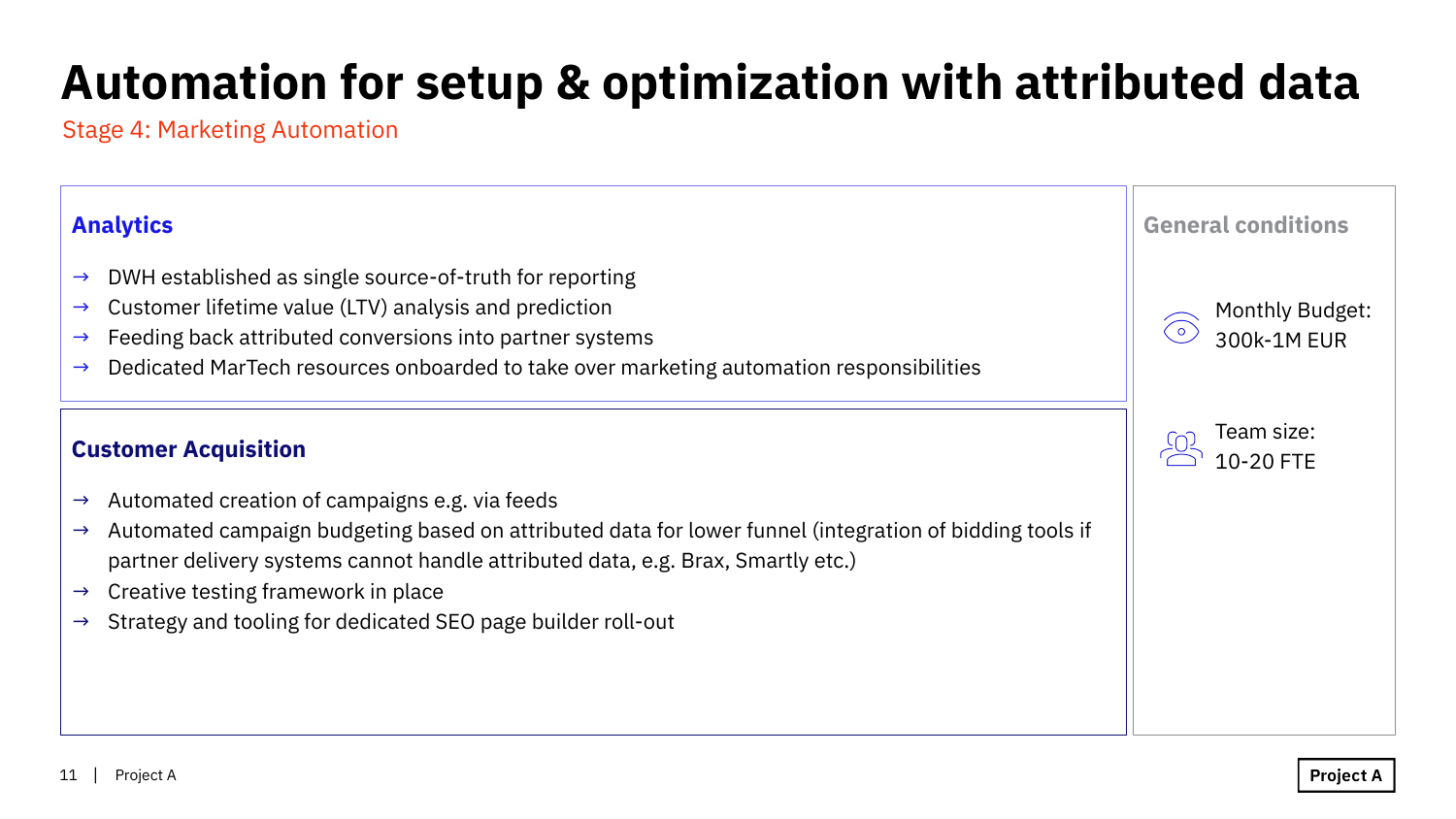Scaling to the upper-funnel with efficiency (ATL)

**Goal:** Scale to upper funnel with stable CAC



#### **Brand Intelligence**



**Goal:** Maintain scale and take out cost

#### **Advanced Testing**

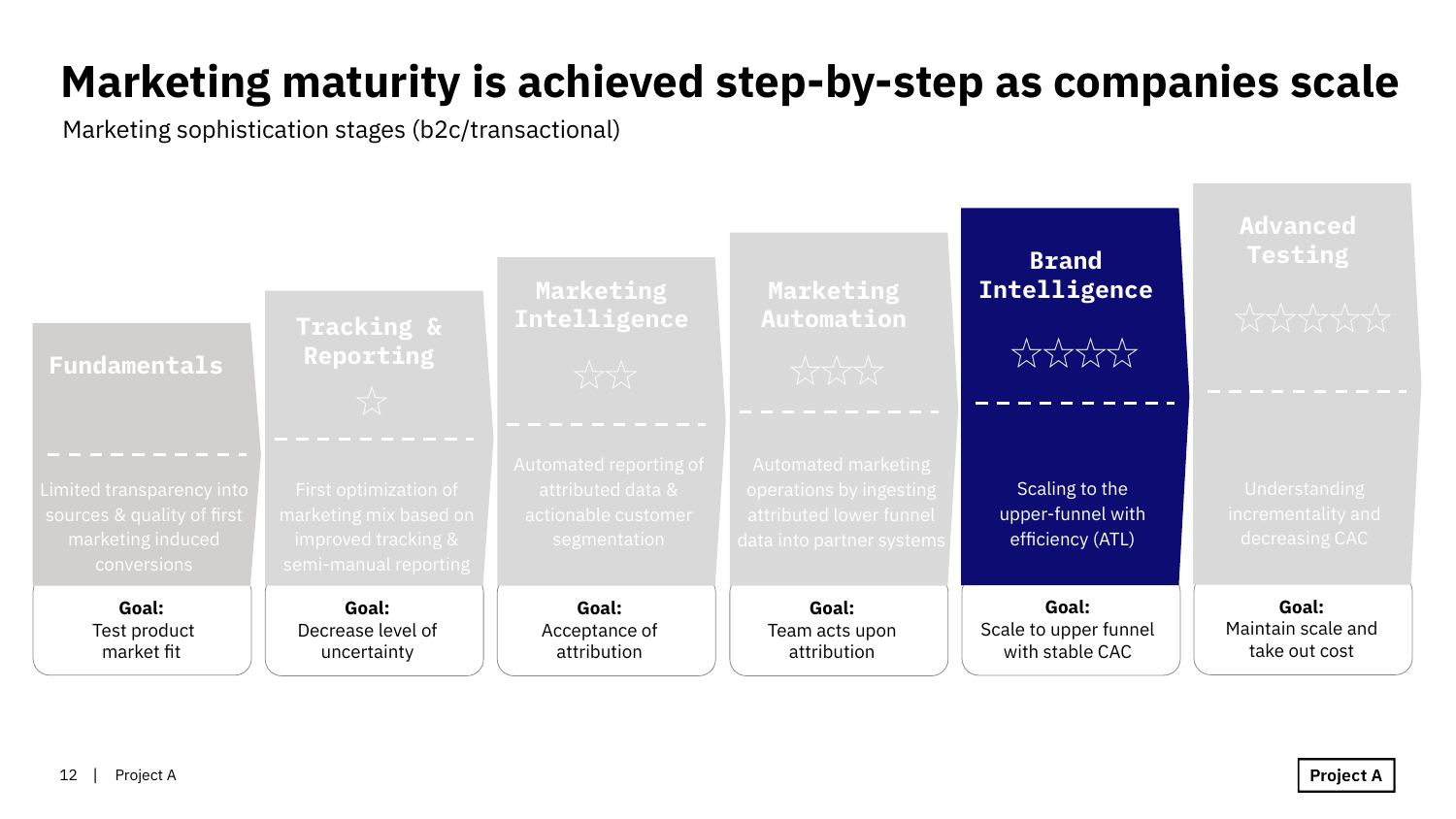#### **Customer Acquisition**

- $\rightarrow$  360 degree brand communication from lower to upper funnel incl. Performance Marketing
- $\rightarrow$  Scaling ATL activities (e.g. TV, (D)OOH)
- $\rightarrow$  Upper funnel digital brand campaigns via Youtube, Programmatic, Paid Social
- $\rightarrow$  Test of celebrity endorsements campaigns
- $\rightarrow$  Automated LPs depending on ad messaging
- $\rightarrow$  Influencer collaborations with high follower count

#### **Analytics**

- $\rightarrow$  Using Brand tracking & Upper funnel measurement systems for channel evaluations (Exit Poll, TV Tracking, MMM, Brand lift studies via ad networks, Surveys, Brand tracking providers, …)
- $\rightarrow$  Separation of "global" team responsibilities (central services for local markets)
- $\rightarrow$  Dedicated analysts per marketing team lead analytical initiatives & tests in collaboration with Business Intelligence)
- $\rightarrow$  Dedicated MarTech resources with PM in Data team

Stage 5: Brand Intelligence



## **Brand efforts increasingly impacts Performance Marketing**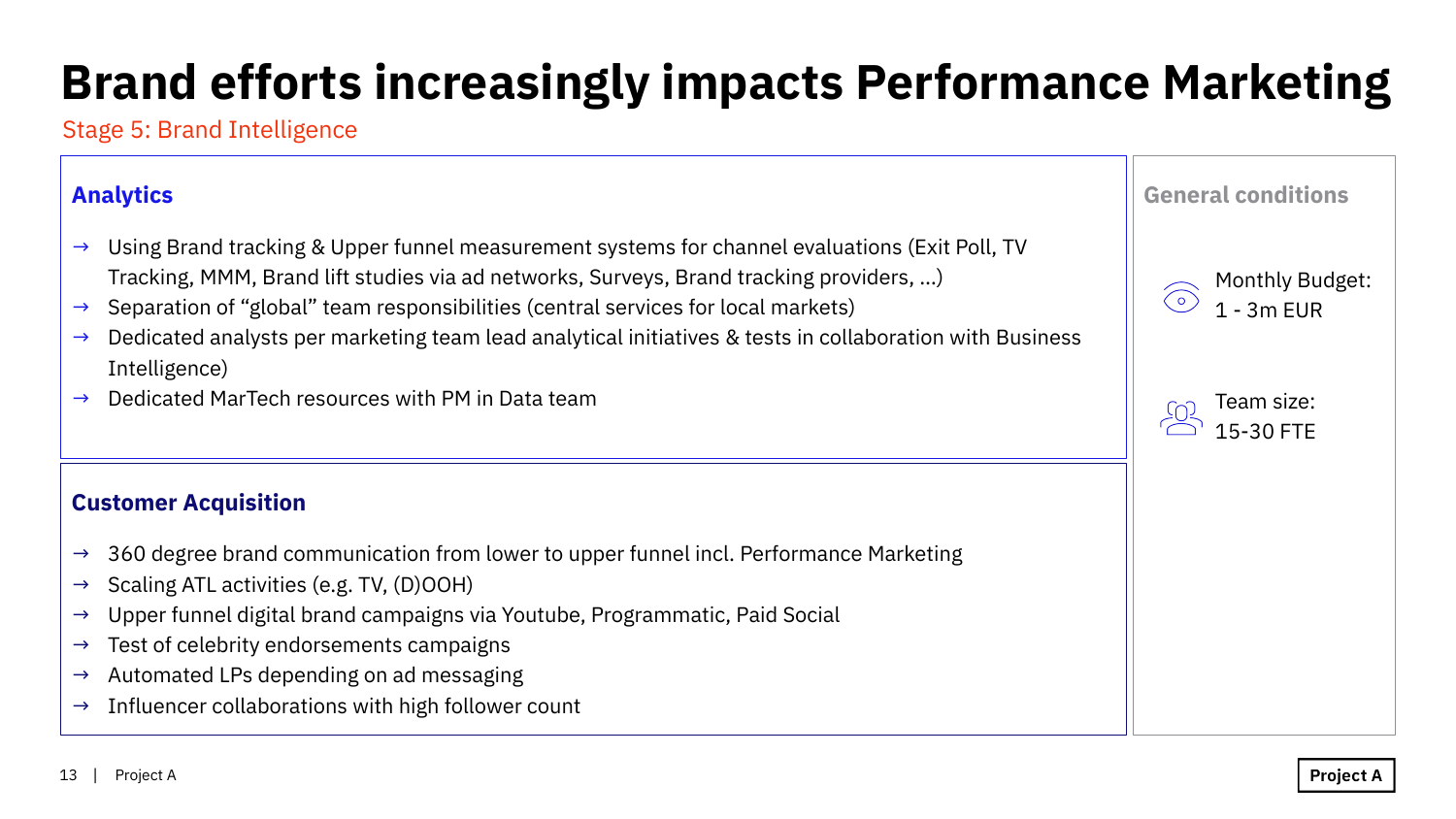**Goal:** Scale to upper funnel with stable CAC



#### **Brand Intelligence**

Understanding incrementality and decreasing CAC

**Goal:** Maintain scale and take out cost

**Project A** 

**Advanced Testing**

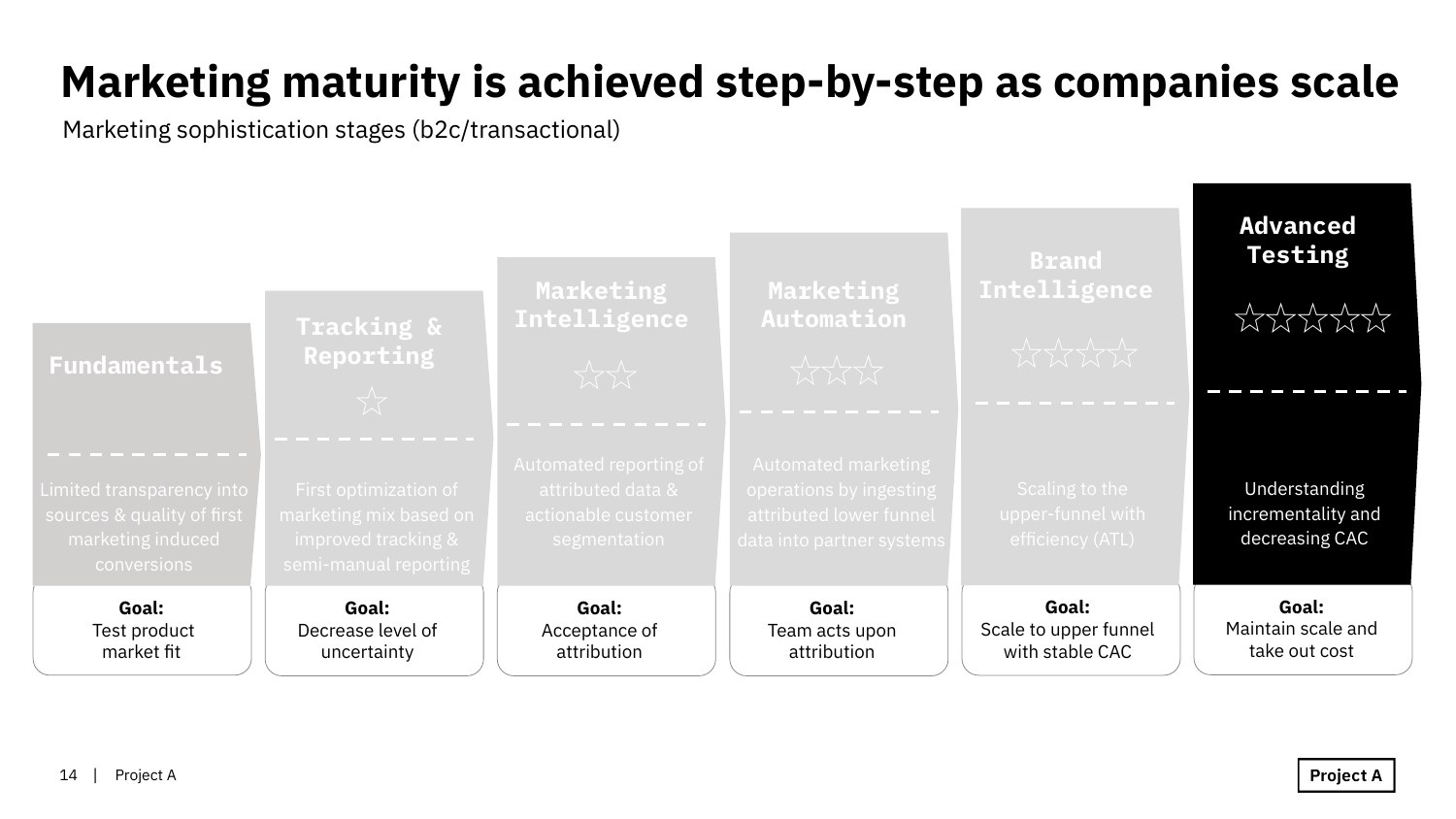#### **Acquisition**

- $\rightarrow$  Performance Marketing campaigns fully set up and optimised for incrementality to cut out unnecessary costs as baseline increases with company growth
- $\rightarrow$  Established Marketing testing frameworks
- $\rightarrow$  Running incrementality experiments and tests for new strategies prior to global rollout
- $\rightarrow$  Dedicated MarTech product team to centralise all automation and testing analysis efforts
- $\rightarrow$  Creative performance prediction

## **Finally the goal is to maintain scale and take out cost**

#### **Analytics**

- $\rightarrow$  Holistic measurement framework instead of relying solely on one tool:
	- MMM
	- Attribution
	- Experiments
- $\rightarrow$  First offline geo-testing / incrementality testing to inform attribution model

Stage 6: Advanced Testing

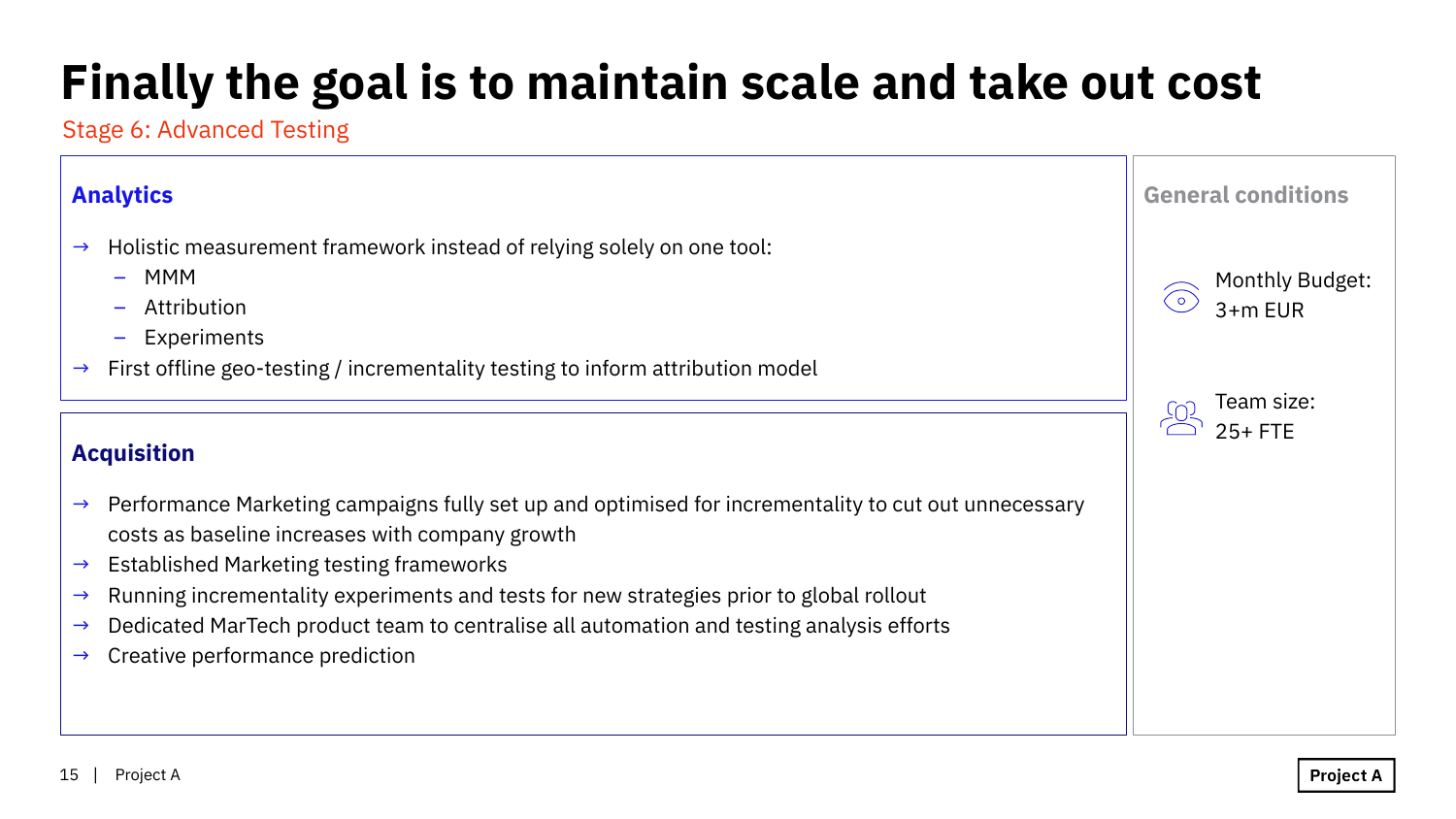Lift tests integration into a holistic measurement approach

### **What is the Ideal Measurement Framework?**

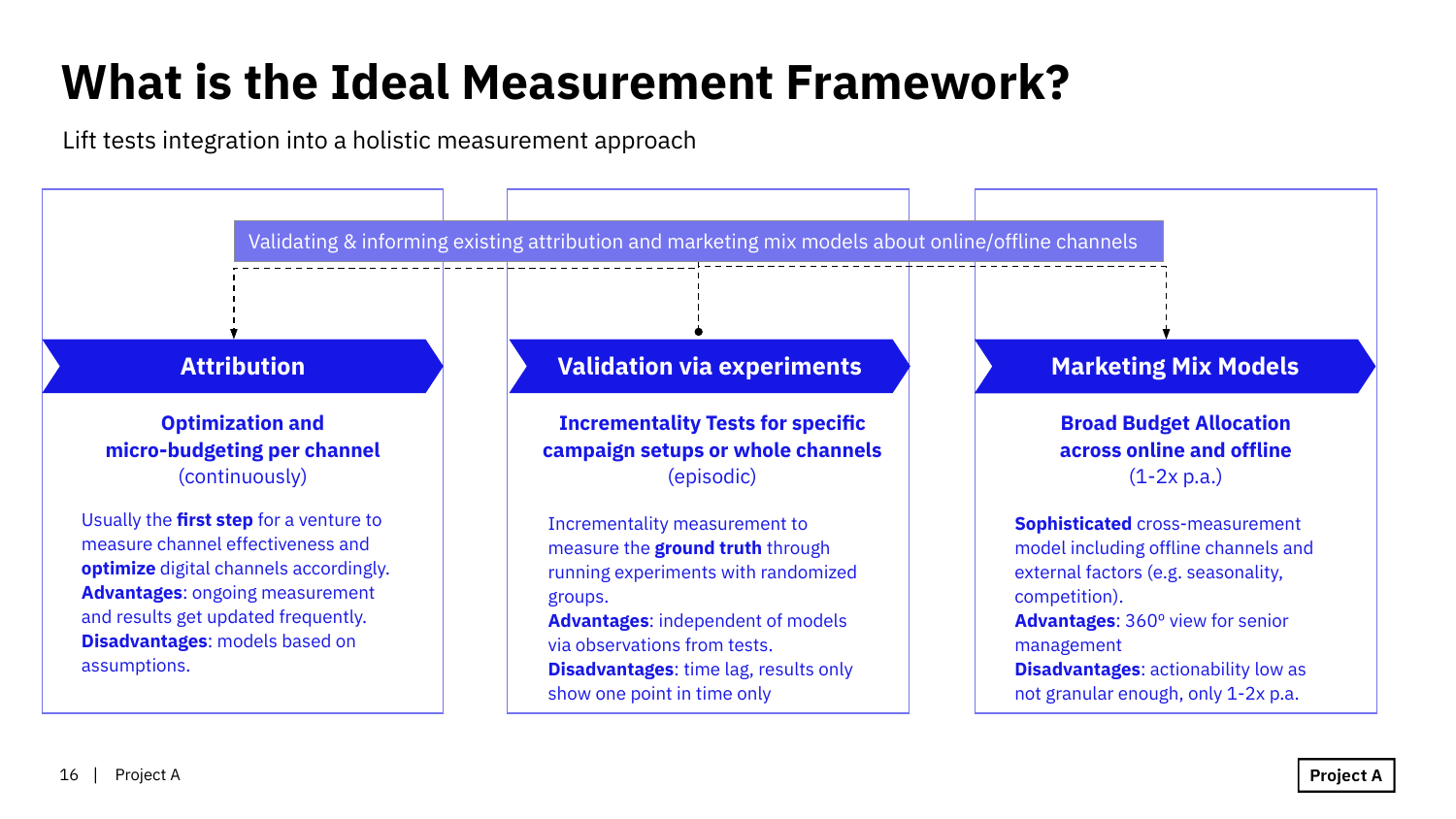

Scaling to the upper-funnel with efficiency (ATL)

**Goal:** Scale to upper funnel with stable CAC

#### **Brand Intelligence**

 $XXXX$ 

Understanding incrementality and decreasing CAC

**Goal:** Maintain scale and take out cost

**Project A** 

#### **Advanced Testing**

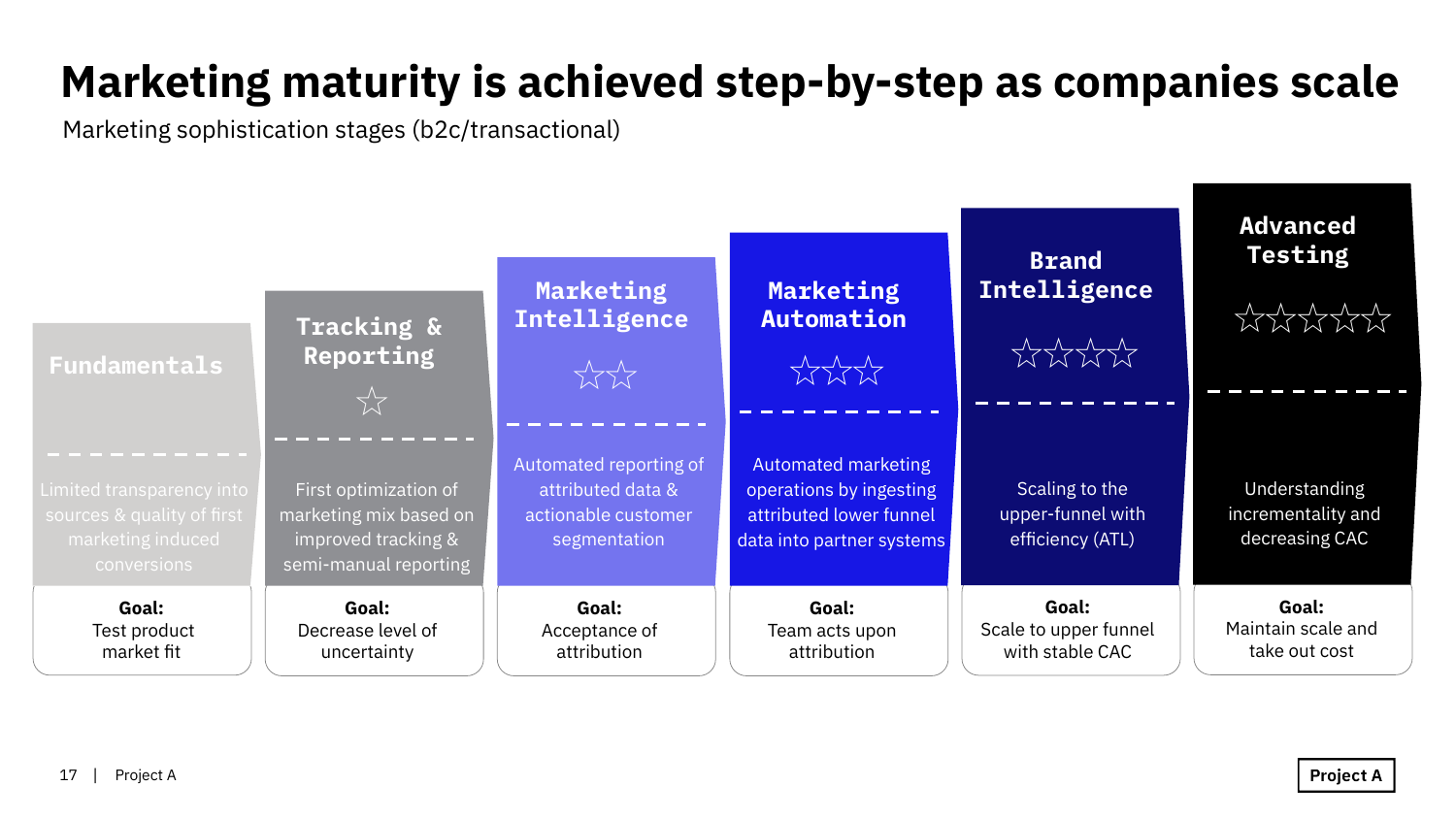# **What's next?**

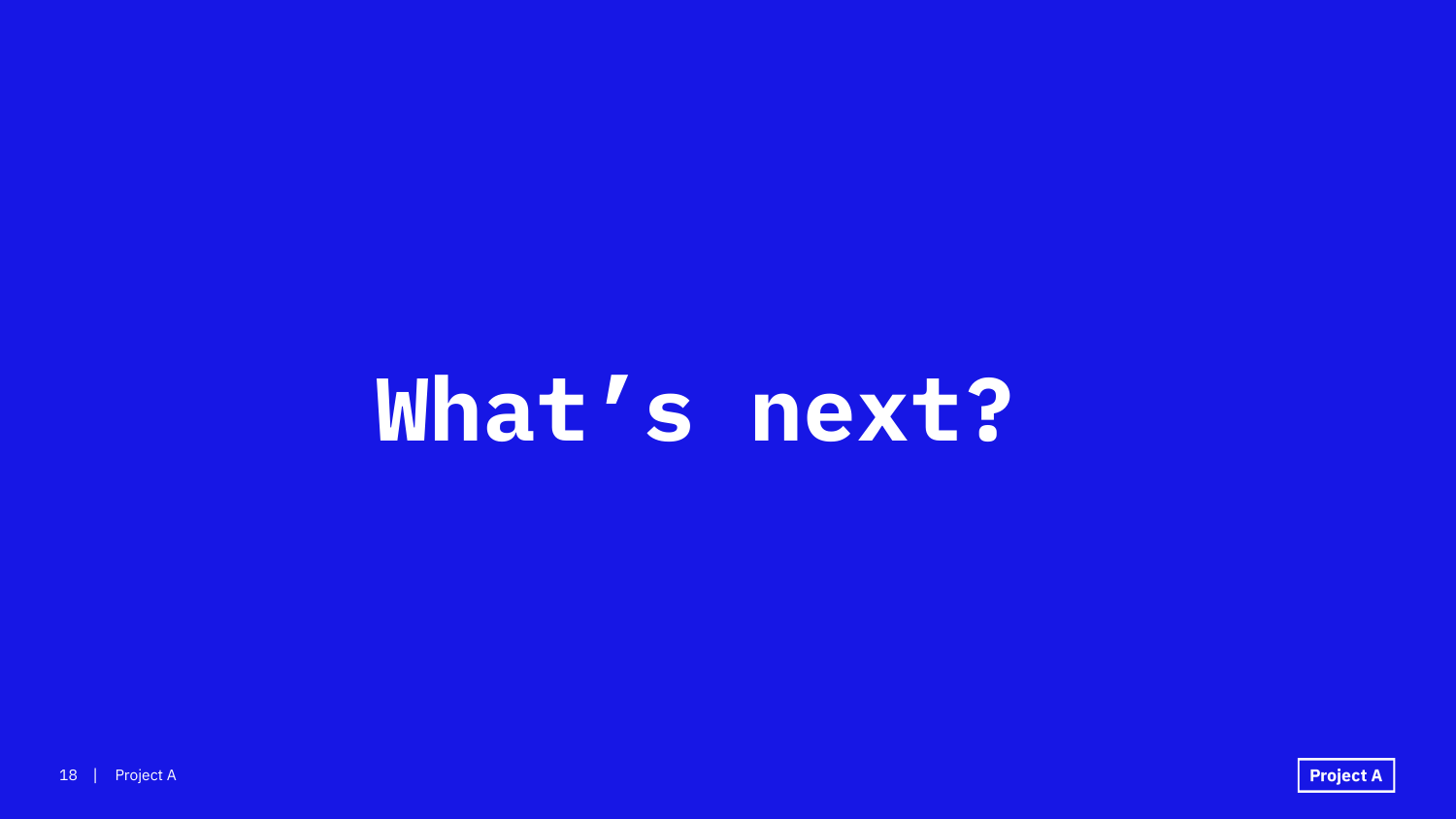### **Performance Marketing is DEAD.**



Something To Tell Our Grandkids